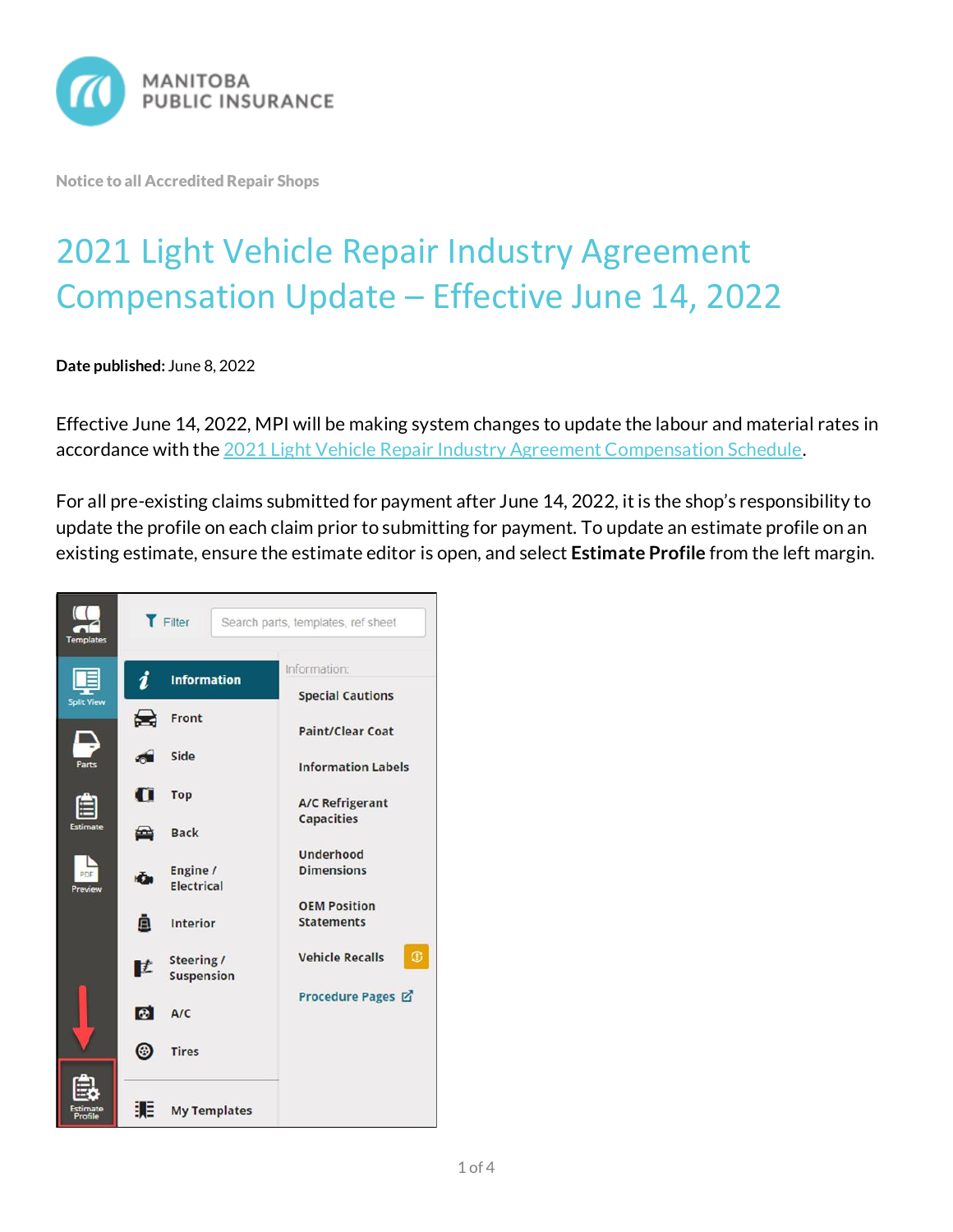

## Select **Change Profile**.

| <b>くJob Overview</b><br><b>Original Estimate</b><br>Primary Estimate v |                                                               |                                             |  |
|------------------------------------------------------------------------|---------------------------------------------------------------|---------------------------------------------|--|
| 耳<br><b>Split View</b>                                                 | Selected Estimate Profile: LIGHT_VEHICLE_SOUTH Change Profile |                                             |  |
| ↳                                                                      | General                                                       | General                                     |  |
| $\overline{Pares}$                                                     | Labor/Tax Rules                                               |                                             |  |
| 自                                                                      | Calculations                                                  | Profile Name<br>LIGHT_VEHICLE_SOUTH         |  |
| Estimate                                                               | Adjustments                                                   | Description                                 |  |
|                                                                        | <b>Message and Remarks</b>                                    | Southern accredited labour/estimate profile |  |
| Preview                                                                | <b>Print Preferences</b>                                      |                                             |  |
|                                                                        | Parts                                                         |                                             |  |
|                                                                        |                                                               |                                             |  |
|                                                                        |                                                               |                                             |  |
|                                                                        |                                                               |                                             |  |
|                                                                        |                                                               |                                             |  |
| <b>Estimate</b><br>Profile                                             |                                                               |                                             |  |

Choose the applicable profile, which will indicate **(Updated)** next to the name. For example:

| Select an Estimate Profile                                                                                 |  |  |
|------------------------------------------------------------------------------------------------------------|--|--|
| Multiple estimate profiles are available from your insurance partner.<br>Select one to write the estimate. |  |  |
| Search for Profile                                                                                         |  |  |
| LIGHT_VEHICLE_SOUTH (Updated)<br>System profile                                                            |  |  |
|                                                                                                            |  |  |
| Cancel<br>Apply                                                                                            |  |  |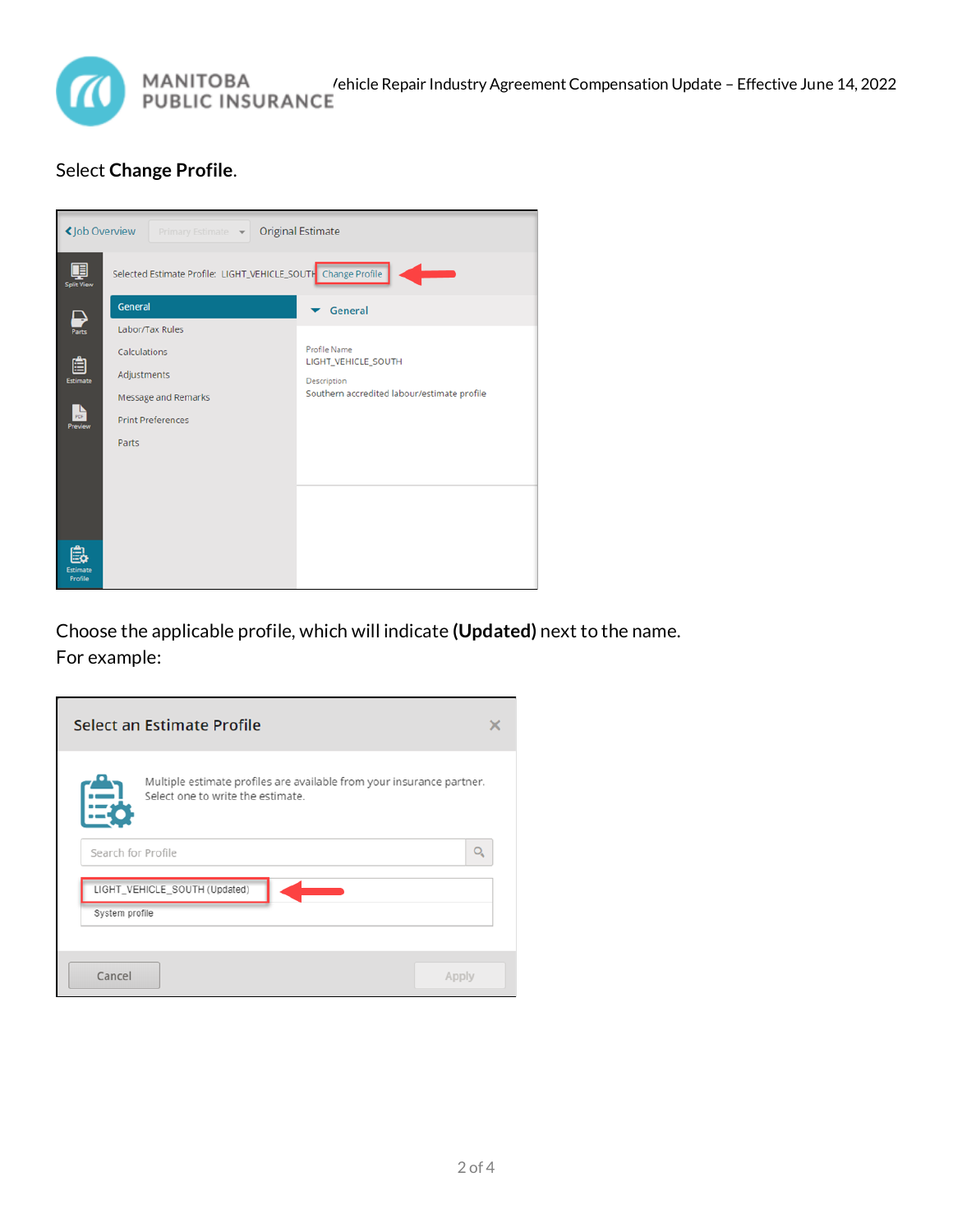

## Click **Apply**.

| <b>Select an Estimate Profile</b>                                                                          |              |
|------------------------------------------------------------------------------------------------------------|--------------|
| Multiple estimate profiles are available from your insurance partner.<br>Select one to write the estimate. |              |
| Search for Profile                                                                                         |              |
| LIGHT_VEHICLE_SOUTH (Updated)                                                                              |              |
| System profile                                                                                             |              |
|                                                                                                            |              |
| Cancel                                                                                                     | <b>Apply</b> |

Click **Apply Changes**. Estimate **Labour** will now be calculated with the updated rates.



Lastly, return to **Estimate** and finalize the estimate.